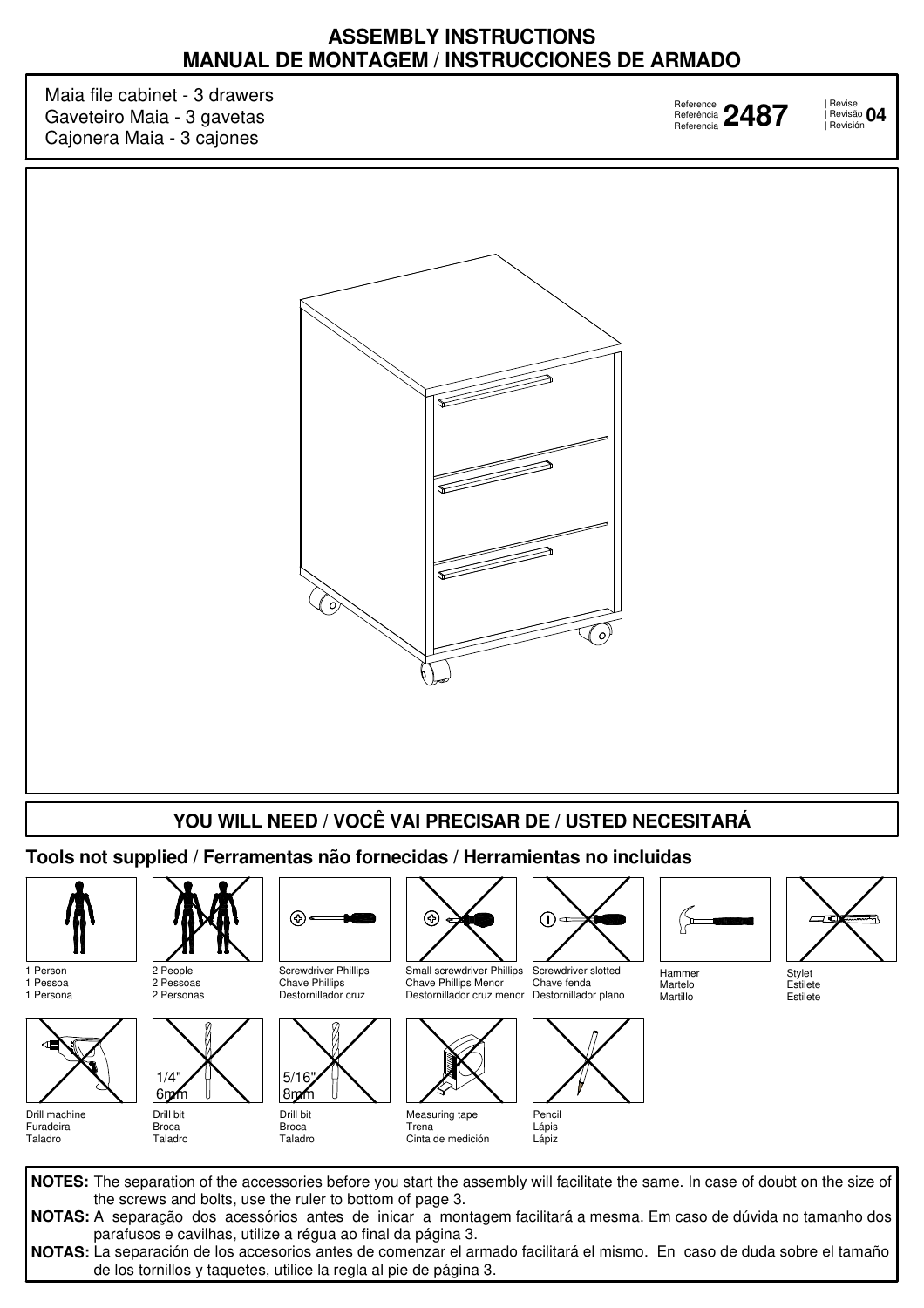| β       |
|---------|
| ſ.<br>Ω |

| MAXIMUM RECOMMENDED WEIGHT<br>BEING THIS EVENLY DISTRIBUTED      |                                                                        |    |  |  |  |
|------------------------------------------------------------------|------------------------------------------------------------------------|----|--|--|--|
|                                                                  | PESO MÁXIMO RECOMENDADO SENDO<br><b>ESTE DISTRIBUÍDO UNIFORMEMENTE</b> |    |  |  |  |
| PESO MÁXIMO RECOMENDADO SIENDO<br>ESTE UNIFORMEMENTE DISTRIBUIDO |                                                                        |    |  |  |  |
|                                                                  | l B                                                                    | KG |  |  |  |
|                                                                  | クク                                                                     |    |  |  |  |

**B**



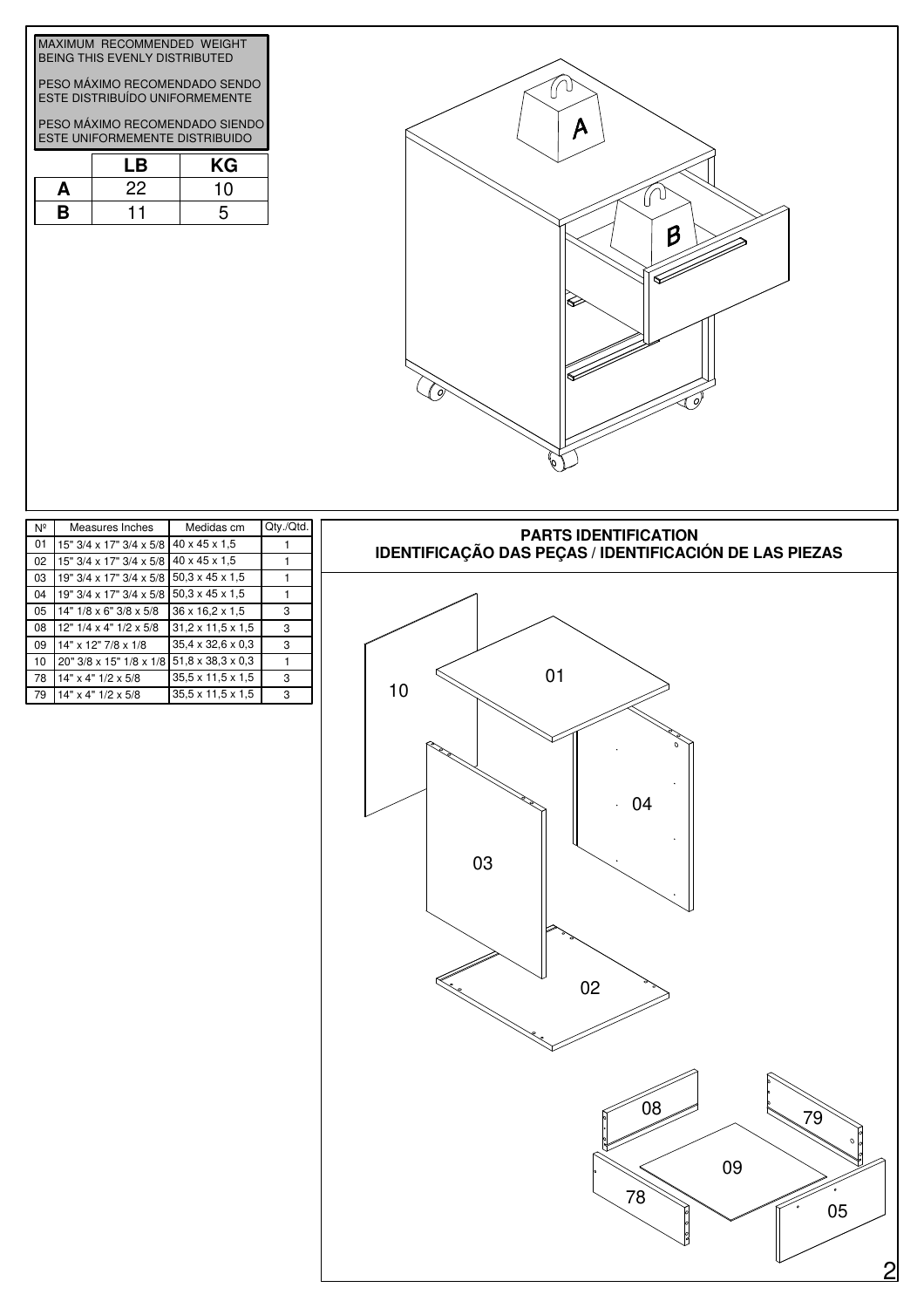| <b>IDENTIFICATION OF ACCESSORIES</b><br>IDENTIFICAÇÃO DOS ACESSÓRIOS/IDENTIFICACIÓN DE ACCESORIOS |                                                                        |                                                                                             |                 |    |  |  |  |  |
|---------------------------------------------------------------------------------------------------|------------------------------------------------------------------------|---------------------------------------------------------------------------------------------|-----------------|----|--|--|--|--|
|                                                                                                   |                                                                        |                                                                                             |                 |    |  |  |  |  |
| A <sub>1</sub>                                                                                    |                                                                        | Glue / Cola / Pegamento                                                                     | 13 <sub>g</sub> | 1  |  |  |  |  |
| A <sub>8</sub>                                                                                    | 44444X<br>(品)                                                          | Flat head screw / Parafuso chato / Tornillo de cabeza plana                                 | 3.5x20 mm       | 4  |  |  |  |  |
| E                                                                                                 |                                                                        | Wooden dowel / Cavilha / Taquete                                                            | 8x30 mm         | 32 |  |  |  |  |
| H <sub>6</sub> A                                                                                  |                                                                        | Caster / Rodízio 40 / Rueda                                                                 |                 | 4  |  |  |  |  |
| J                                                                                                 | 35                                                                     | Simple minifix screw / Haste minifix simples / Tornillo minifix simple                      |                 | 10 |  |  |  |  |
|                                                                                                   | \$                                                                     | Drum lock / Tambor minifix / Tambor minifix                                                 | $12 \text{ mm}$ | 10 |  |  |  |  |
| М                                                                                                 |                                                                        | Bore patch adhesive / Tapa furo adesivo / Tapones adhesivo                                  |                 | 6  |  |  |  |  |
| O                                                                                                 | $\pm$<br>*************************                                     | Flat head screw / Parafuso chato / Tornillo de cabeza plana                                 | 4.5x45 mm       | 10 |  |  |  |  |
| о1                                                                                                |                                                                        | Triangular support / Suporte triangular / Soporte triangular                                |                 | 4  |  |  |  |  |
| 0 <sup>2</sup>                                                                                    |                                                                        | Handle / Puxador 106 P / Tirador                                                            | 128 mm          | 3  |  |  |  |  |
| P <sub>5</sub>                                                                                    | (4)<br>Atth                                                            | Flat head screw / Parafuso chato especial / Tornillo de cabeza plana                        | 3.5x14 mm       | 24 |  |  |  |  |
| S                                                                                                 | $\mathbb{R}$<br>$\left(\oplus\right)$                                  | Pan head screw / Parafuso panela / Tornillo de pan                                          | 3,5x14 mm       | 16 |  |  |  |  |
| T                                                                                                 | $\frac{1}{2}$                                                          | Flanged head screw / Parafuso flangeado / Tornillo de cabeza flangeada                      | 3,5x25 mm       | 6  |  |  |  |  |
| VA                                                                                                | <u> စြဲစာခဲ့ ၀</u><br>000<br>0 00 00 00                                | Metallic slide the left field / Corrediça lateral esquerda /<br>Corredera lateral izquierda | 350 mm          | 3  |  |  |  |  |
| VB                                                                                                | $0^\circ$ 00 00 0<br>$\overline{\circ\, \overline{\circ\circ}}$<br>000 | Metallic slide the right field / Corrediça lateral direita /<br>Corredera lateral derecha   | 350 mm          | 3  |  |  |  |  |
| VC                                                                                                | $\circledcirc$ ত<br>$\overline{\circ}$<br>$\overline{O}$ $\epsilon$    | Drawer slide left / Corrediça gaveta esquerda /<br>Corredera izquierda cajón                | 350 mm          | 3  |  |  |  |  |
| VD                                                                                                | ಕಅ<br>ত<br>$\overline{\mathbf{o}}$                                     | Drawer slide right / Corrediça gaveta direita /<br>Corredera derecha cajón                  | 350 mm          | 3  |  |  |  |  |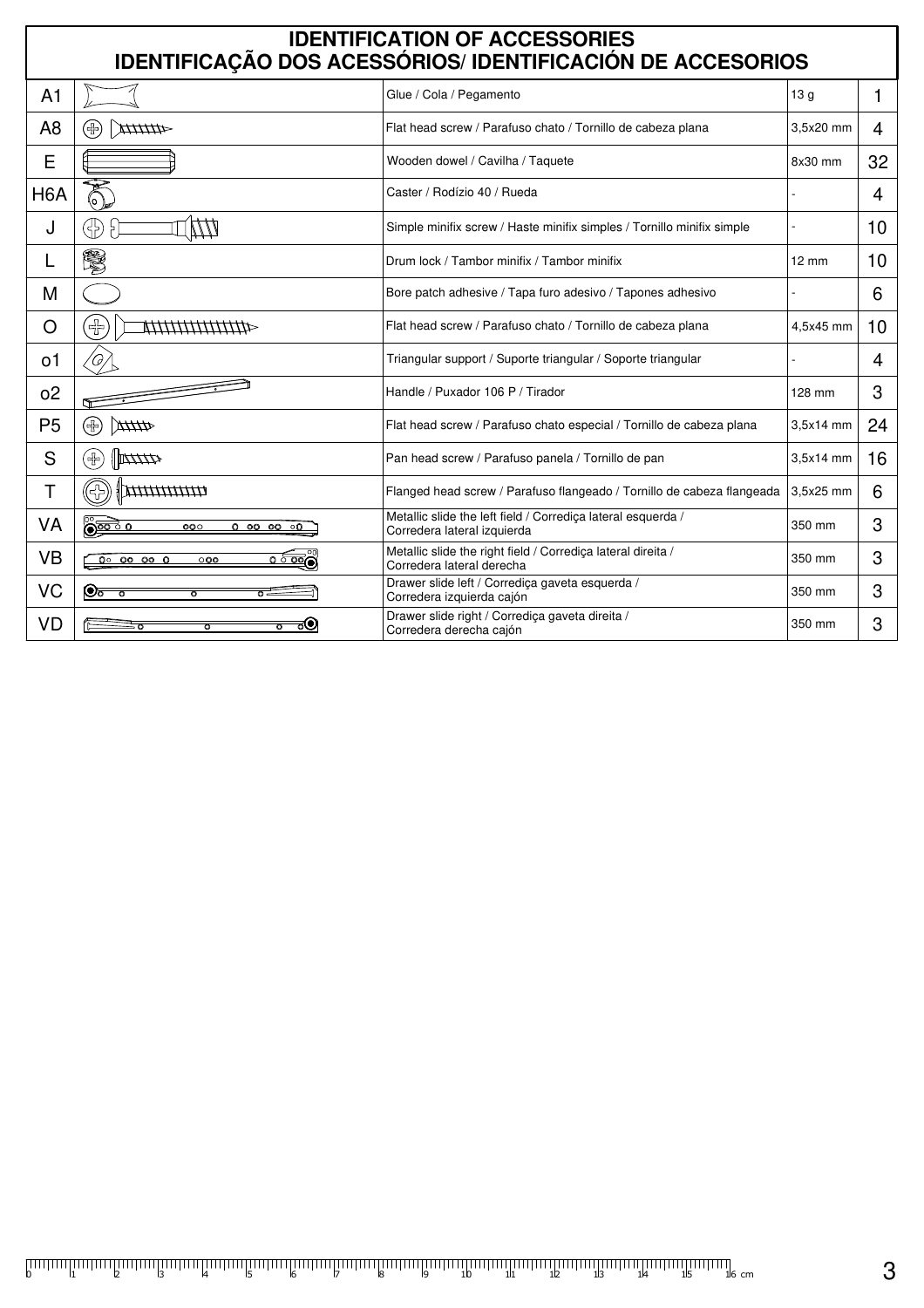## **PRE-ASSEMBLE PRÉ-MONTAGEM / PRE ARMADO**





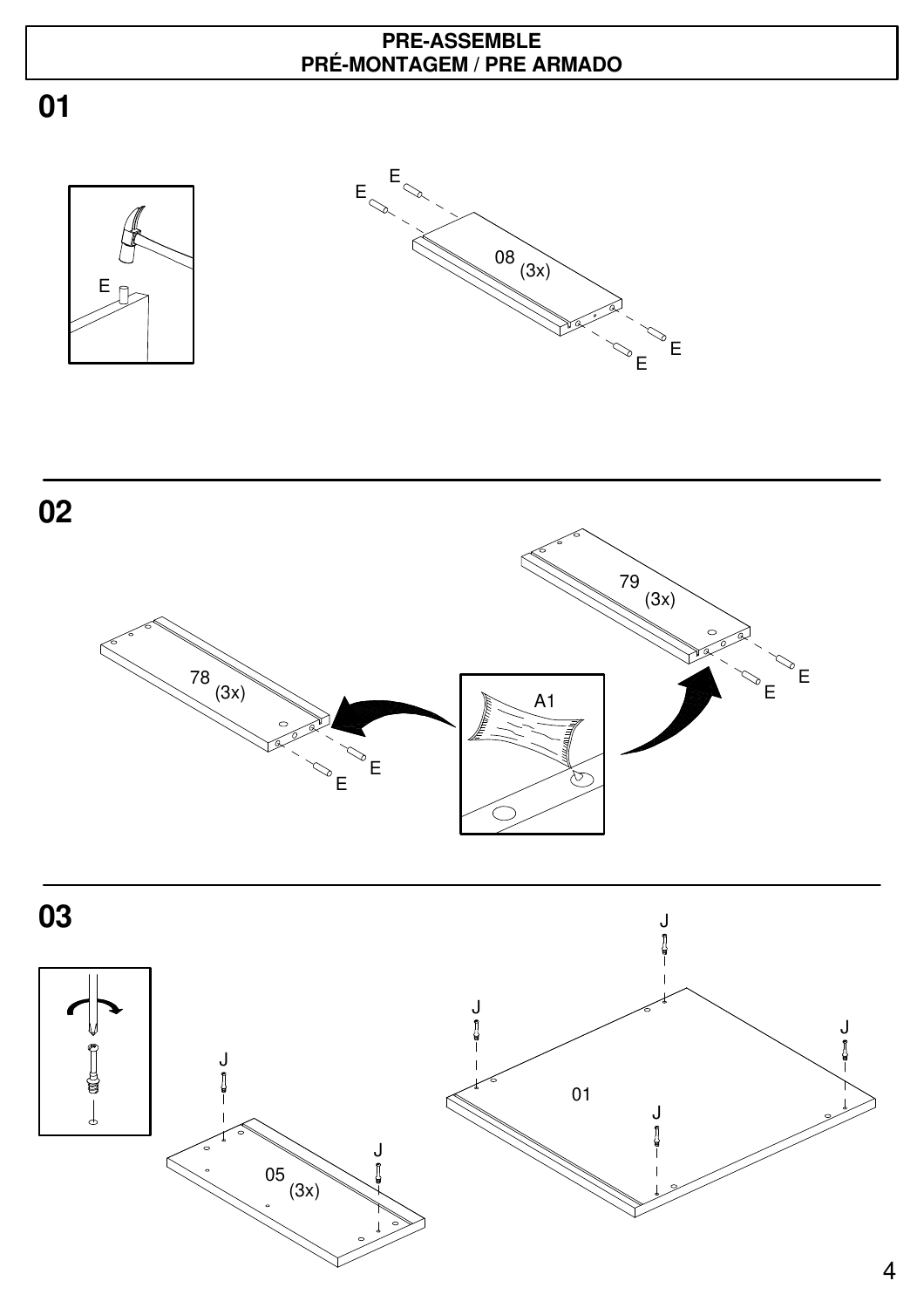

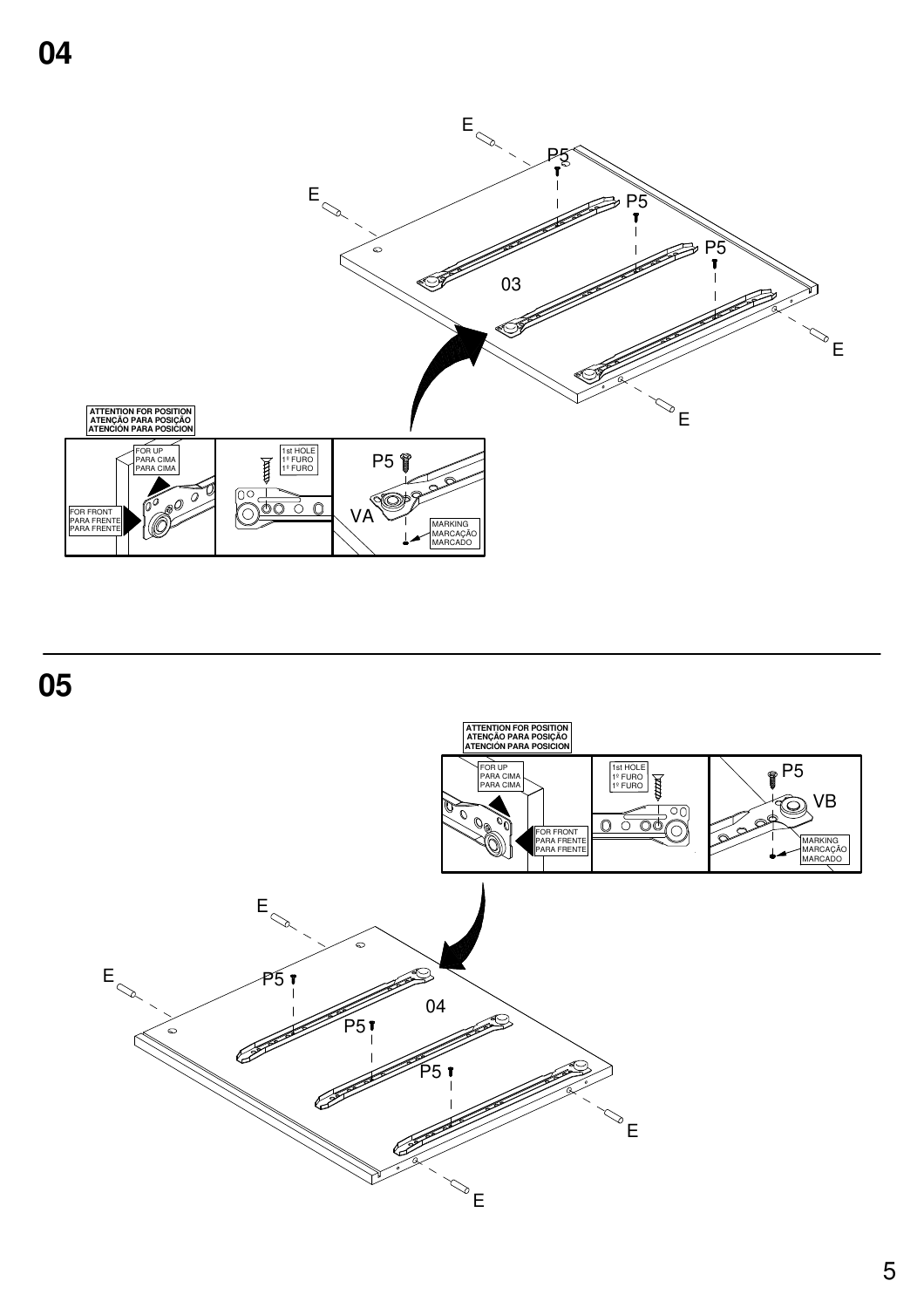





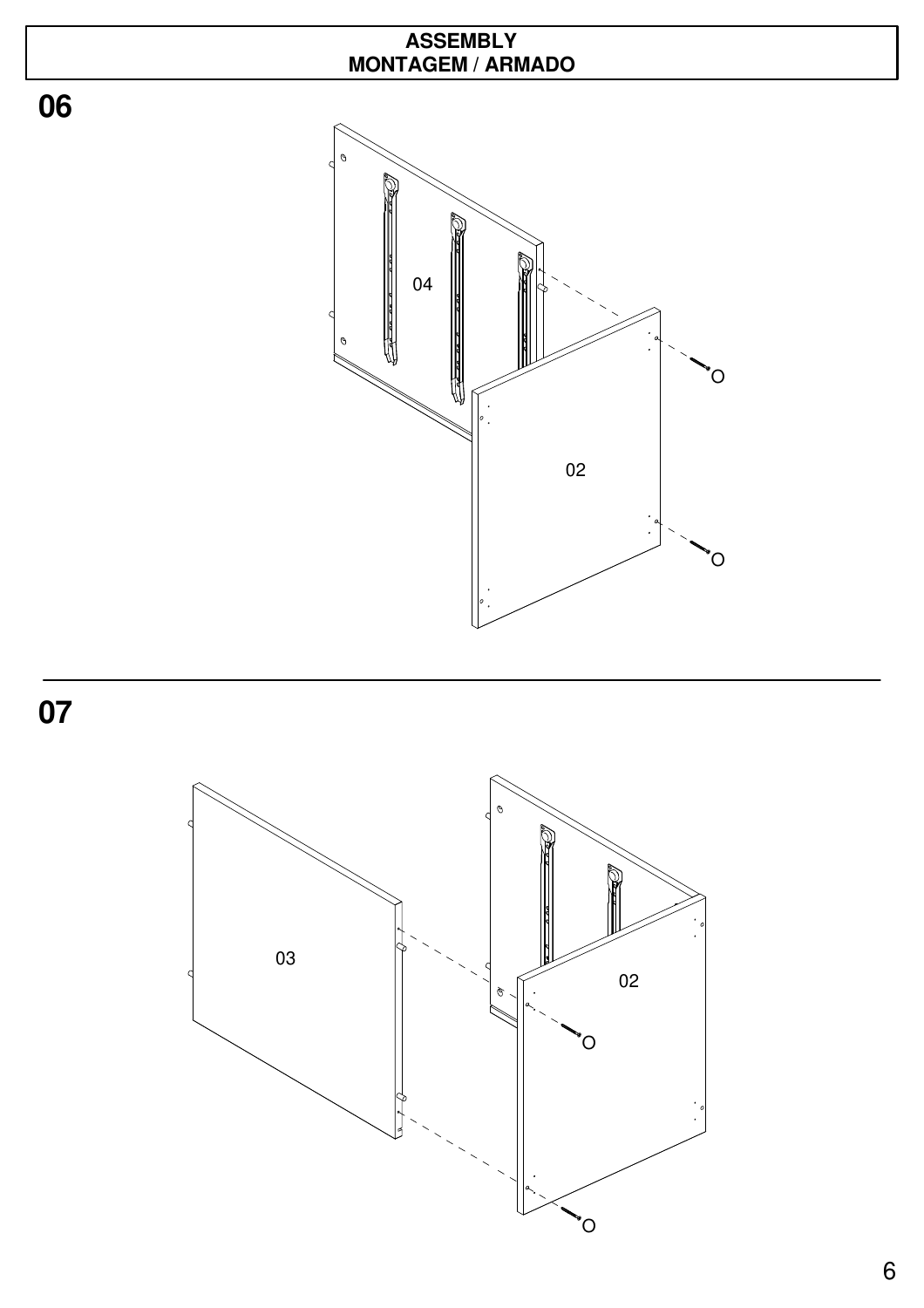



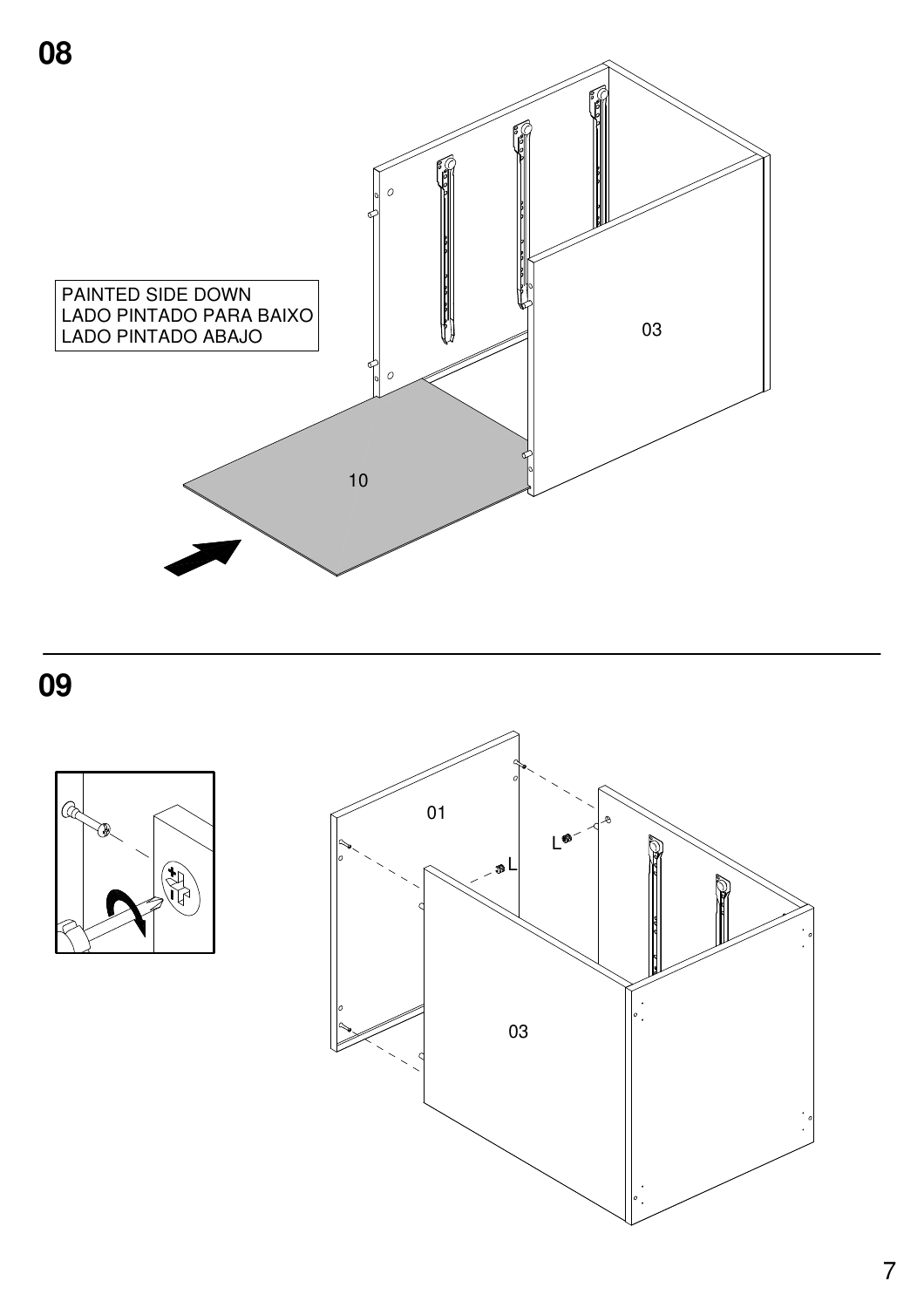

 $\frac{11}{11}$ 

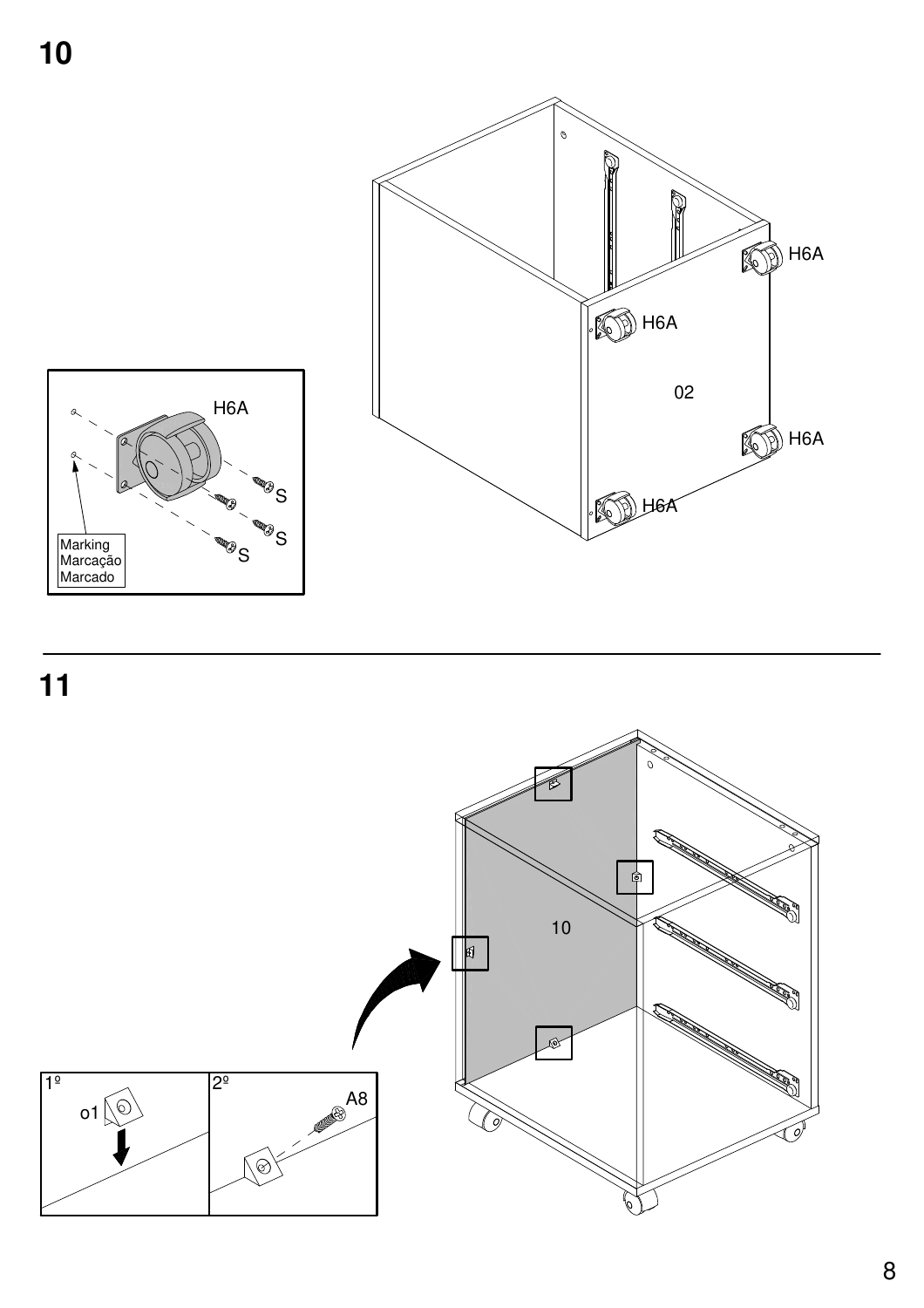



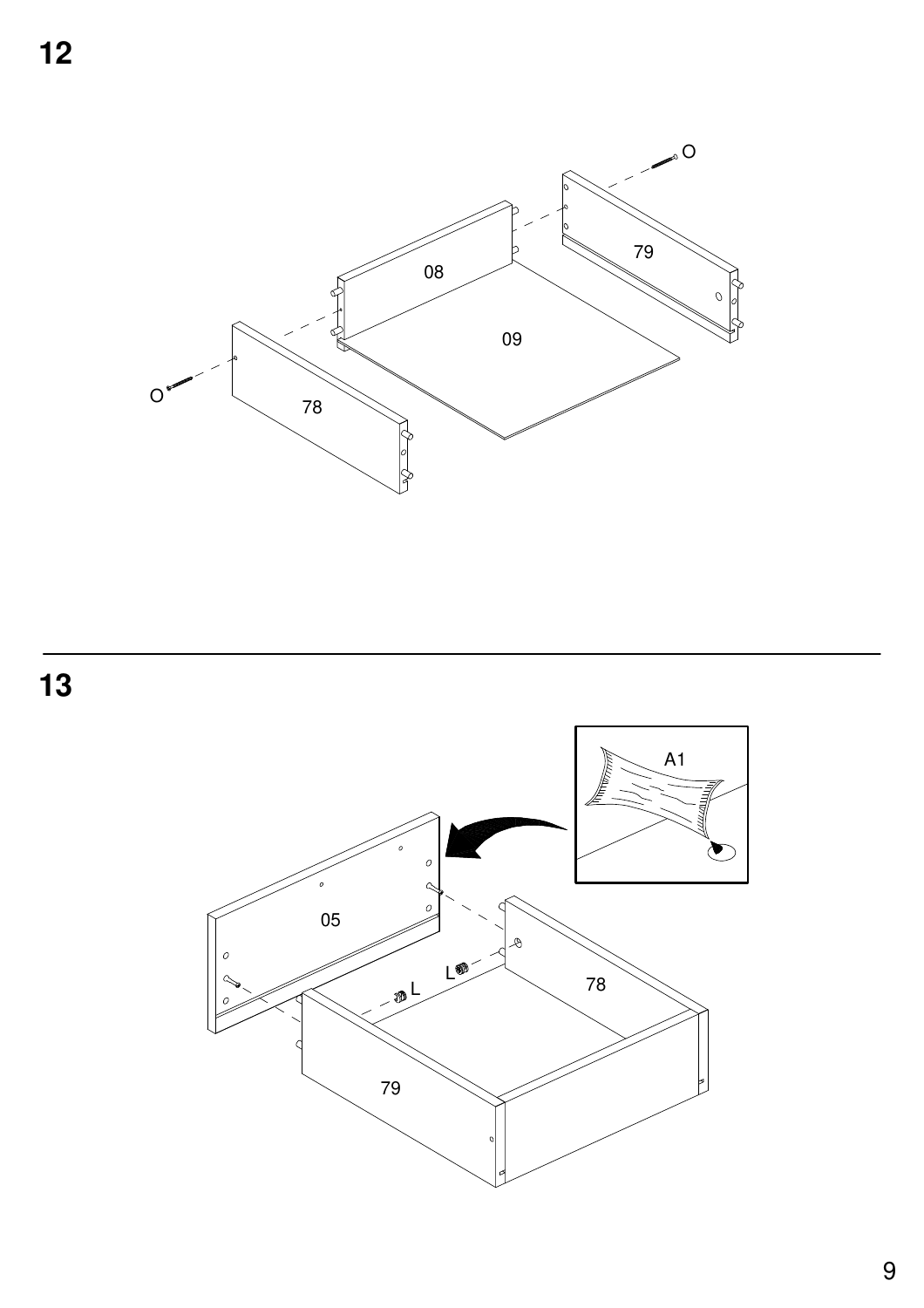